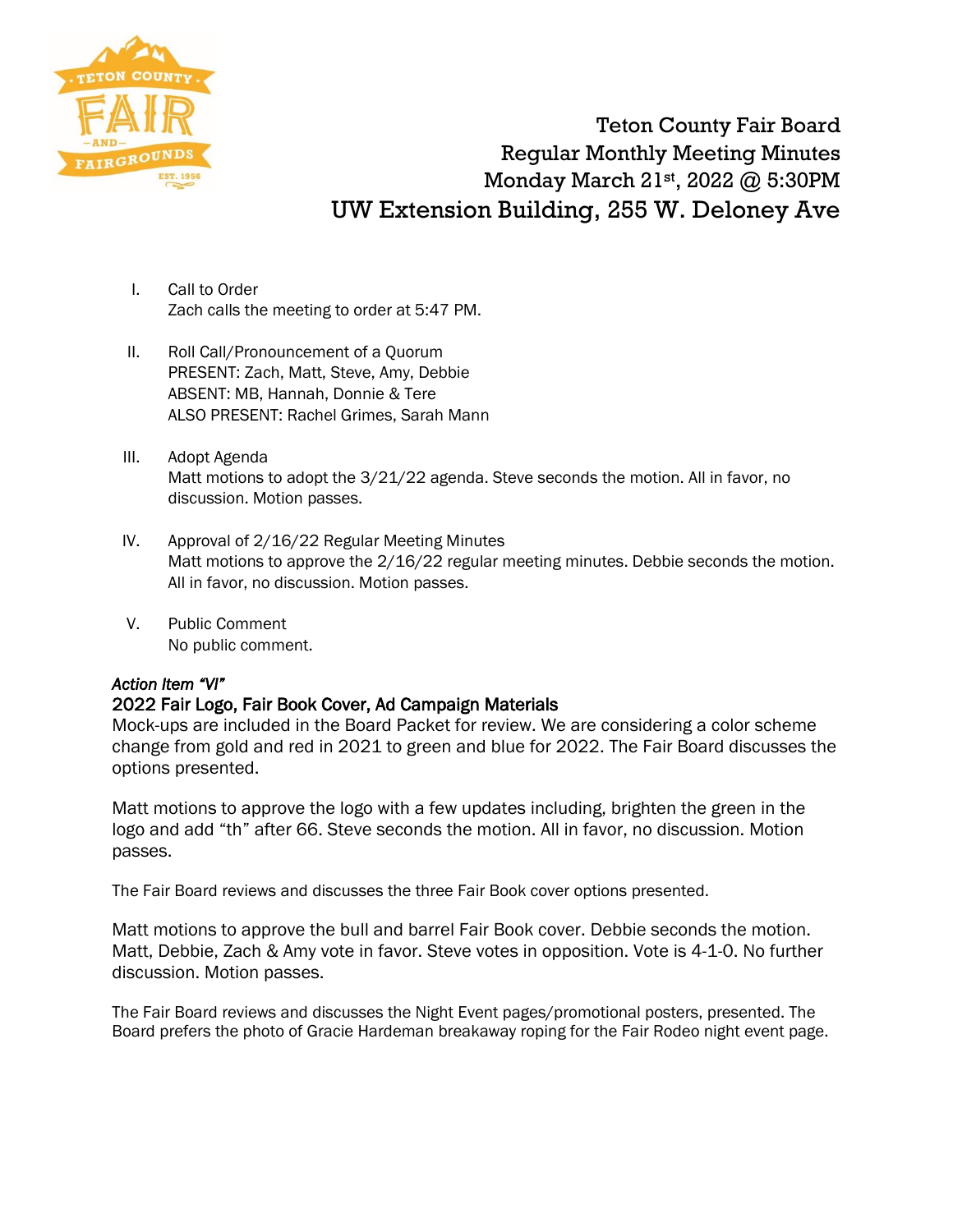Matt motions to approve the Night Event pages/promotional posters, as presented. Steve seconds the motion. Matt, Steve, Zach & Amy vote in favor. Debbie votes in opposition. Vote is 4-1-0. No further discussion. Motion passes.

#### *Action Item "VII"*

### 2022 Exhibit Hall Entry Form, Class List, Rules

Redlined versions are included in the Board Packet for review. Updates include date changes from 2021 to 2022, removing all the centennial classes that were added last year, the COVID mask class, updating department sponsors etc. We currently do not have any judges to add.

Rachel discusses the following items with the Board for consideration and discussion prior to approval.

- 1. Entry in-take on Tuesday July 26th from 7:30AM 2:00PM.
- 2. Judging to take place from 3:00 6:00PM.
- 3. The Exhibit Hall Committee and their volunteers will have to coordinate and organize the judging, ribboning, exhibit placement etc. from 2:00PM on. That includes getting the building ready to open to the public on Wednesday. Staff will not be available after 2:00PM as they need time to get setup and organized for Team Branding at 6:00PM.
- 4. No entry fees for pre-entering whether in-person at the Fair Office, mail-in or online. We really want to encourage pre-entry through our promotional outlets. People are welcome to come to the Fair Office for help entering online before the deadline. Staff is suggesting a \$5 entry fee/entry the day-of Exhibit Hall drop off because it is an administrative challenge and takes a lot of time. We want to discourage day-of entries as much as possible.
- 5. Exhibit Hall Public Visiting Hours: Wednesday Sunday from 10:00AM 7:00PM
- 6. Entry pickup-up, premium pay-out will be on Monday August  $1<sup>st</sup>$  from 7:00AM 1:00PM.
- 7. Do we want to keep or remove allowing artists to sell their work?

We do not have an Exhibit Hall Sponsor yet and several departments are still available for sponsorship.

Debbie motions to approve the 2022 Exhibit Hall class list, rules and entry form as presented with the following changes:

Add honeycomb as a class to Backyard Farm. Add to the rules that a honeycomb entry should be a 3" x 3" cut square or a Ross Round.

Public Visiting Hours will be from 11:00AM – 6:00PM, Wednesday through Sunday of Fair Week

We will continue to allow artists to sell their work. It needs to be promoted more so that participants are aware.

Free pre-entry needs to be promoted more, as does the \$5/entry for all day-of entries, to make participants aware.

Matt and Rachel will work on the hanger wording for Adult & Youth painting, drawing, photography etc.

Matt seconds the motion. All in favor, no discussion. Motion passes.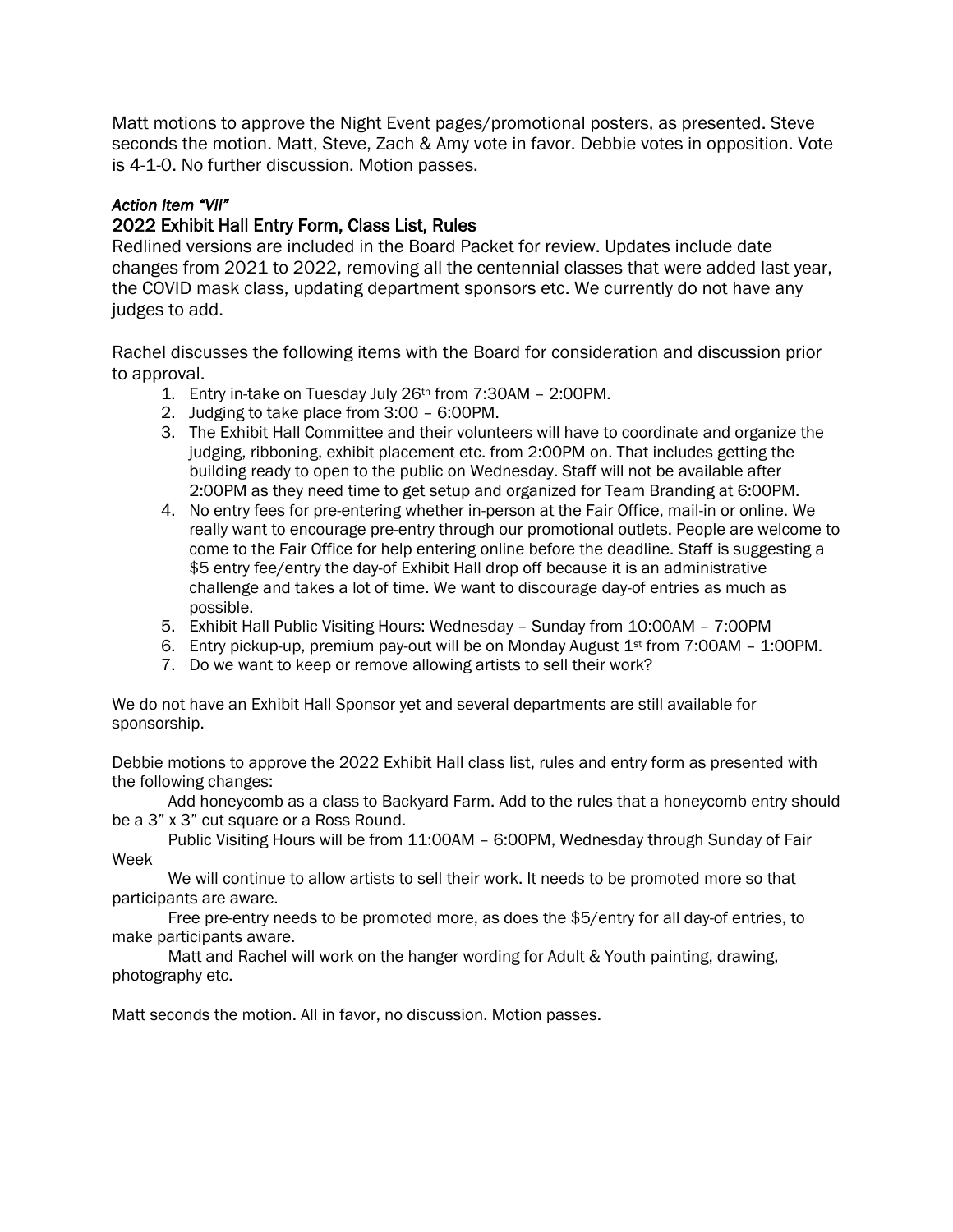#### *Action Item "VIII"*  2022 Fair Rodeo Proposal

A partially updated proposal is in the Board Packet for review.

Rachel asks the Board about the following items/questions from staff:

Hometown Rule/IMPRA Membership Fees addition (statement added to proposal)

Team Roping clarification on the number of times a contestant may enter (statement added to proposal)

Barrel Racing structure, Debbie would prefer that Teton County residents have the choice to enter the 5 slots in the shootout/show. Staff will visit with Mimi Argyle again about how to structure this and do the draws.

Teton County entries (Monday July 18<sup>th</sup>) vs. All Other entries (Tuesday July 19<sup>th</sup>)

Open Team Roping – entry fee, added money (should be higher). Decrease the entry fee to \$65 pp. Decrease the added money in the #8 and #10 from \$800 to \$700, and add that extra \$200 to the Open for a total of \$1000 added money.

Barrel Racing - Open w/ Incentive, entry fee, added money. Increase the entry fee to \$65 pp.

Steer Wrestling – why is the added money less than the other timed events? \$700 is still more added money than last year. We also only got one entry in 2021 and had to cancel the event.

Hide Race – 5 heats of 1? Does this mean we capping the event at 5 entries and running them one at a time? Yes, we will cap Hide Race entries at 5 teams total and run them one at a time.

Debbie motions to approve the 2022 Fair – IMPRA sanctioned rodeo proposal with the updates listed above. Steve seconds the motion. Discussion: fine-tune the barrel racing structure. All in favor, no discussion. Motion passes.

# *Action Item "IX"*

## 2022 Fair Night Event Concession Agreement

The 2022 contract is in the Board Packet for review.

Zach has spoken with Tom Fay, owner of Pinky G's, about serving food at Fair and this agreement. Zach & Amy have both spoken with The Sagebrush Grille as well. Zach mentions Sweet Cheeks Meats and that they may be getting their mobile operation back up and running. Rachel will discuss their setup with Sara Budge at Environmental Health and find out if she will allow them to serve at night events. The Board is happy with the 15% revenueshare. The Board agrees that we'll need 3 food trucks for the Concert. Rodeo and Figure 8s. We may only need 1 or 2 for Horse Pulls. Once we get a confirmation from some of these folks, Rachel can update the agreement with the correct terms and get them signed.

Matt motions to approve the 2022 Fair Night Event Concession Agreement as presented. Debbie seconds the motion. All in favor, no discussion. Motion passes.

#### **DISCUSSION**

Rachel gives an update on sponsorships. A full list has been included in the Board Packet. We have currently collected over \$64,000.

Rachel gives a current fiscal year budget update. The Board has \$2,521.85 leftover through 6/30/2022.